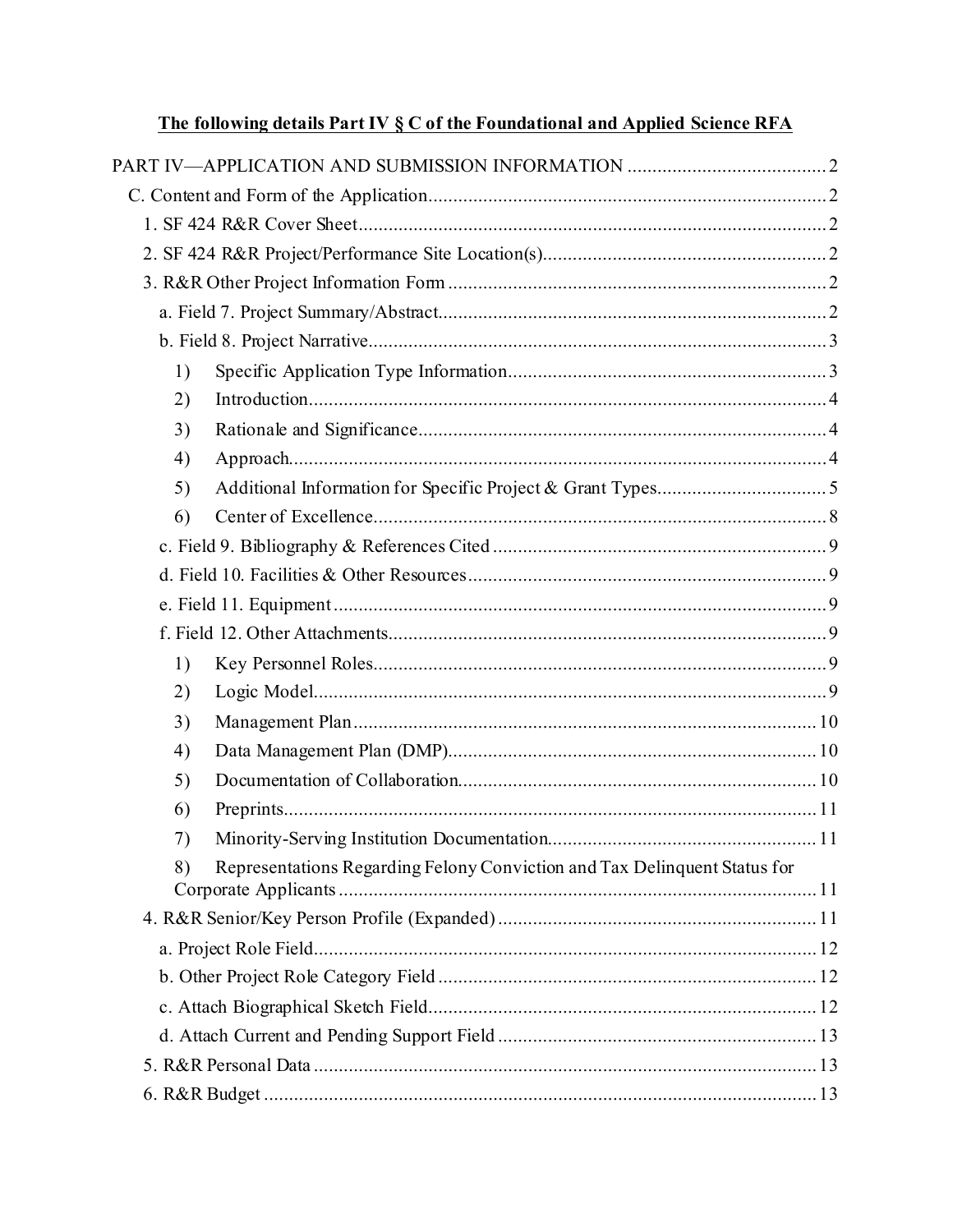# <span id="page-1-0"></span>**PART IV—APPLICATION AND SUBMISSION INFORMATION**

### +++++++++++++++

### <span id="page-1-1"></span>**C. Content and Form of the Application**

In addition to the information in the AFRI Foundational and Applied Science RFA, additional AFRI specific application instructions can be found below. **All application attachments must be in a portable document format (PDF) format.**

Using the bookmark feature in your PDF reader will allow you to navigate easily to the different sections of this document.

# <span id="page-1-2"></span>**1. SF 424 R&R Cover Sheet**

Information related to the questions on this form is dealt with in detail in Part V, 2 of the NIFA Grants.gov Application Guide. See Part V, 2.18 of the NIFA Grants.gov Application Guide for the required certifications and assurances (e.g., Prohibition Against Entities Requiring Certain Internal Confidentiality Agreements).

# <span id="page-1-3"></span>**2. SF 424 R&R Project/Performance Site Location(s)**

Detailed information related to the questions on this form is available in Part V, 3 of the NIFA Grants.gov Application Guide.

# <span id="page-1-4"></span>**3. R&R Other Project Information Form**

Detailed information related to the questions on this form is available in Part V, 4 of the NIFA Grants.gov Application Guide.

### <span id="page-1-5"></span>**a. Field 7. Project Summary/Abstract**

Title the attachment as 'Project Summary' in the document header and save file as 'ProjectSummary'.

The summary should also include the relevance of the project to the goals of the Program Area or Program Area Priority within this RFA to which the application is submitted. See Part V. 4.7 of NIFA Grants.gov Application Guide for further instructions and a link to the suggested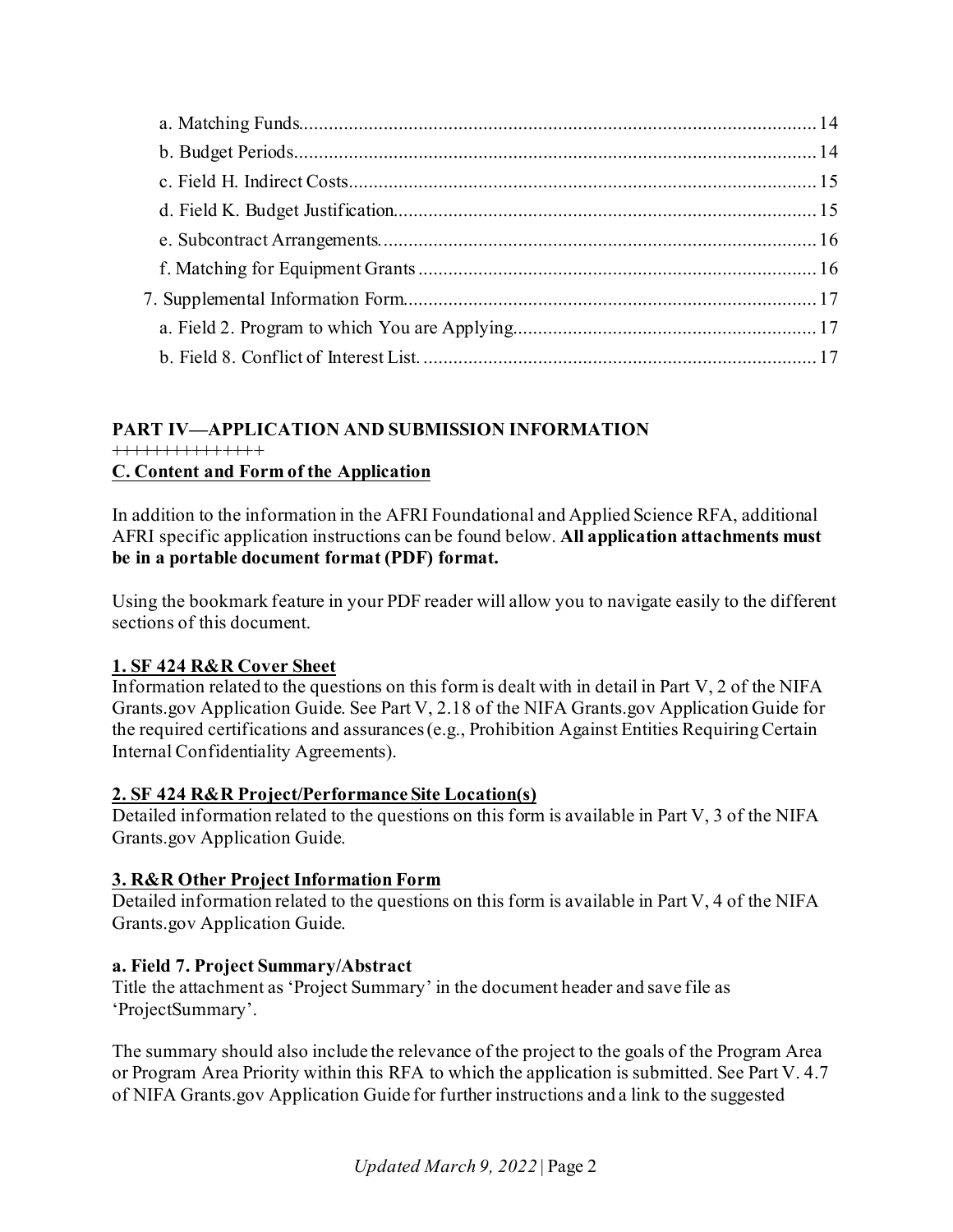template. If relevant, applicants must state in the last sentence of their application's Project Summary section that the proposal is submitted in response to a specific commodity board topic.

# <span id="page-2-0"></span>**b. Field 8. Project Narrative**

Title the attachment as 'Project Narrative' in the document header and save file as 'ProjectNarrative'.

1) For Standard, New Investigator Standard, Coordinated Agricultural Project (CAP), Conference, Strengthening Standard, Strengthening CAP and Strengthening Conference Grant applications, the Project Narrative section may **not exceed a total of 18 pages** using 12-point font with single line spacing (i.e., no more than six lines per vertical inch), including all figures and tables. Do not used a condensed or narrow font (e.g., Arial Narrow).

Note: Project narratives for Rapid Response to Extreme Weather Events Across Food and Agricultural Systems (A1712) follow the page limit below.

2) For Sabbatical, Equipment, Seed (Strengthening or New Investigator), and Rapid Response (A1712) Grant applications, the Project Narrative section may **not exceed a total of 7 pages** using 12-point font with single line spacing (i.e., no more than six lines per vertical inch), including all figures and tables. Do not used a condensed or narrow font (e.g., Arial Narrow).

To ensure fair and equitable competition, applications exceeding the applicable page limitation will be returned without review.

Applicants requesting consideration of Center of Excellence status must include their justification at the end of their Project Narratives and within the page limits provided for the project narratives.

Each Project Narrative is expected to be complete; however, preprints (see Part IV  $\S C3(f6)$ ) related to the Project Narrative are allowed if they are directly germane to the proposed project. Information may not be appended to an application to circumvent page limitations prescribed for the Project Narrative.

# **The Project Narrative Attachment must include all of the following:**

# <span id="page-2-1"></span>1) **Specific Application Type Information**

- a) **Resubmissions Response to Previous Review** (if applicable)
	- This requirement only applies to Resubmitted Applications as described in Part II § B of the RFA. The Project Narrative attachment should include two components: (1) a one-page response to the previous review (containing the previous proposal number in the first line) titled "Response to Previous Review" as the first page of the attachment and (2) the 7- or 18-page Project Narrative, as required (se[e Part IV](#page-2-0)  $\S$  $C3(b)$ , above). The one-page "Response to Previous Review" does not count against the 7- or 18-page limit of the Project Narrative.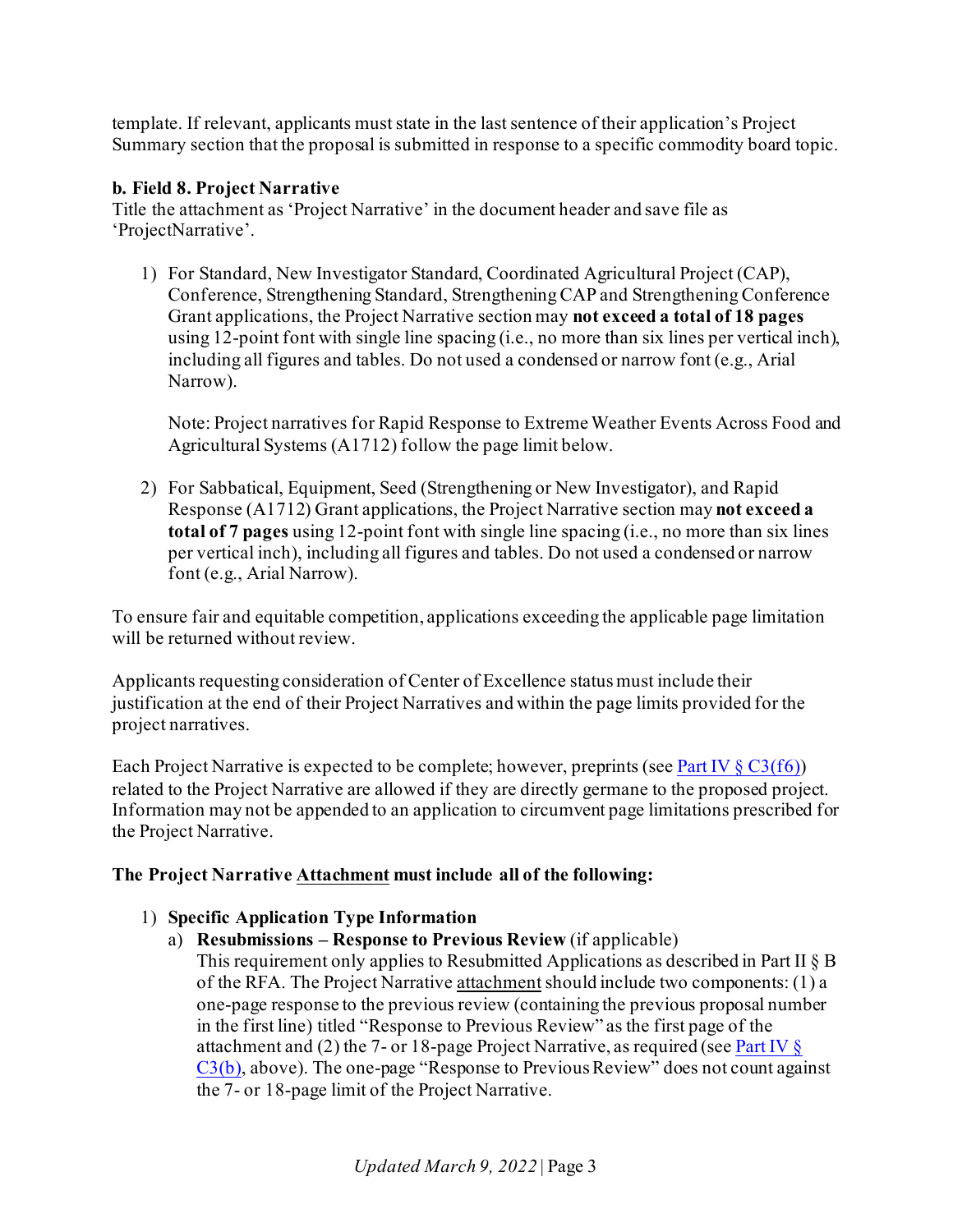### b) **Renewals – Progress Report** (if applicable)

This requirement only applies to the Renewal applications and Resubmitted applications that are Renewal applications (see Part II  $\S$  B of the RFA). These applications must include a progress report within the applicable page limitation of the Project Narrative.

## c) **Global Engagement** (if applicable)

You must describe the indicators you will use to assess proposed international activities (e.g., partnerships, exchanges, travel); see Part I § B of the RFA. Appropriate indicators include, but are not limited to, those posted at the U.S. government'[s Feed the Future global food security initiative website](http://www.feedthefuture.gov/progress). For additional information se[e Global Engagement Programs](https://nifa.usda.gov/program/global-engagement-programs) at the NIFA website, including a resource section that contains various guidance documents for NIFA applicants.

### <span id="page-3-0"></span>2) **Introduction**

Include a clear statement of the long-term goal(s) and supporting objectives of the proposed project. Summarize the body of knowledge or past activities that substantiate the need for the proposed project. Describe ongoing or recently completed activities significant to the proposed project including the work of key project personnel. Include preliminary data/information pertinent to the proposed project. This section should include in-depth information on the following, when applicable:

- a) Estimates of the magnitude of the issues and the relevance to stakeholders and ongoing state-federal food and agricultural research, education, and extension programs;
- b) The role of stakeholders in problem identification, planning, implementation, and evaluation, as appropriate; and
- c) Reasons for performing the work at the proposed institution.

All works cited should be referenced (see Bibliography & References Cited i[n Part IV §](#page-8-0)   $C3(c)$ , below).

### <span id="page-3-1"></span>3) **Rationale and Significance**

- a) Concisely present the rationale behind the proposed project;
- b) Describe the specific relationship of the project's objectives to one of the Program Area Priorities. Applications that do not address at least one Program Area Priority will not be reviewed; and
- c) Clearly describe the potential long-range improvement in and sustainability of U.S. agriculture and food systems. These purposes are described under Purpose and Priorities in Part I § B of the RFA. Any novel ideas or contributions that the proposed project offers should also be discussed in this section.

### <span id="page-3-2"></span>4) **Approach**

a) Objectives: All applications must include a statement of objectives or specific aims of the proposed project in clear, concise, complete, and logically arranged terms.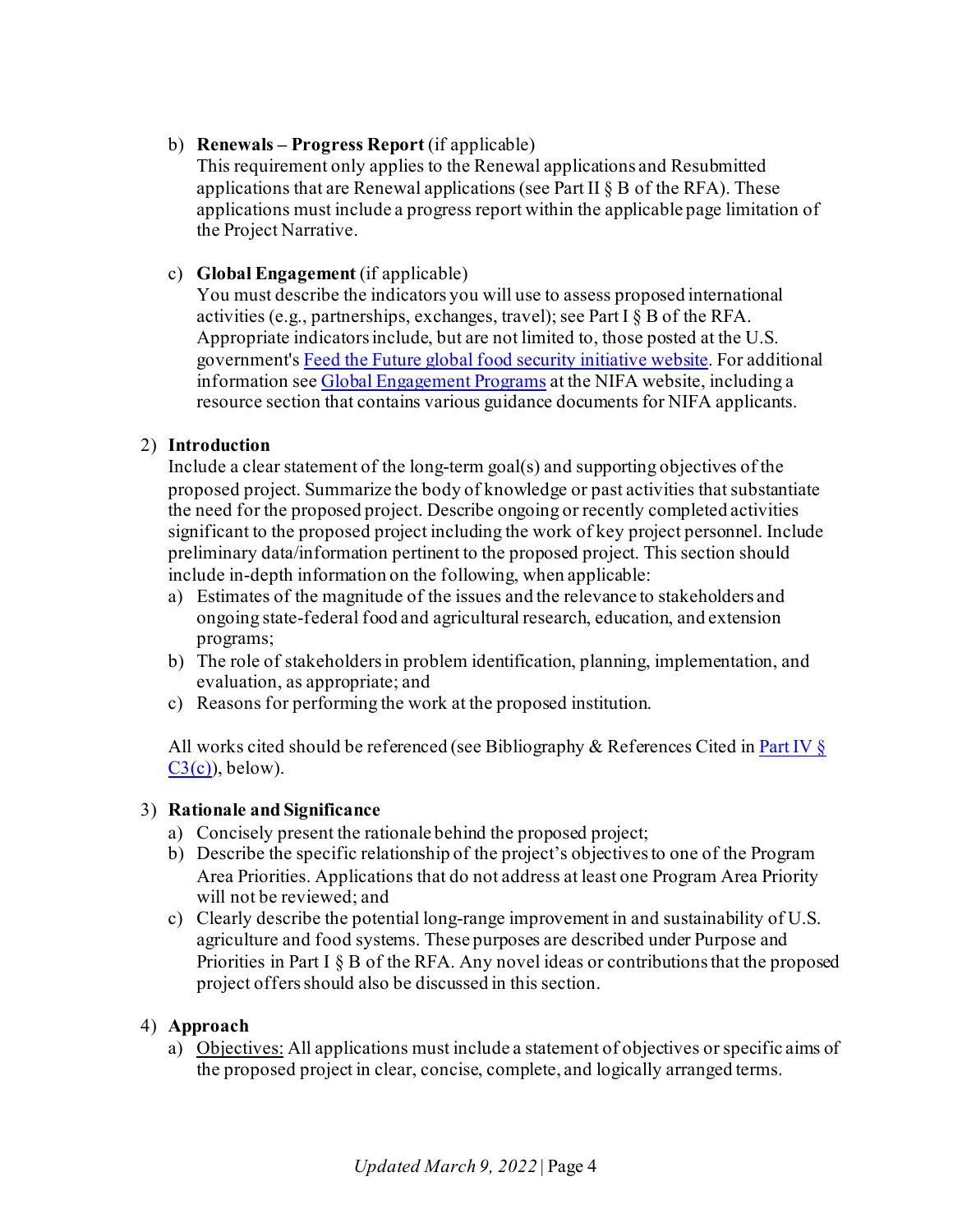- b) Methods: Explicitly state the procedures or methodology you will apply in the proposed project. This section should include, but not necessarily be limited to, descriptions of:
	- (1) Stakeholder involvement, if applicable, in problem identification, planning, implementation, and evaluation;
	- (2) Proposed project activities, listed sequentially;
	- (3) Techniques to be employed in this project, including their feasibility and rationale;
	- (4) Expected results;
	- (5) How extension and education activities, if applicable, will be evaluated;
	- (6) How data will be analyzed or interpreted;
	- (7) Plans to communicate results to appropriate audiences, including relevant scientific peers, stakeholders and the public, as appropriate;
	- (8) Pitfalls that might be encountered; and
	- (9) Limitations to proposed procedures.
- c) Project Timetable: The proposal must outline all important phases as a function of time, year by year, for the entire project, including periods beyond the grant funding period.

# <span id="page-4-0"></span>5) **Additional Information for Specific Project & Grant Types**

- a) *For Education Project Applications* In addition to the Project Narrative requirements above, the proposed Education Project must clearly articulate:
	- (1) The potential for advancing the quality of education by addressing a specific problem or opportunity;
	- (2) The target audience and the level of education addressed;
	- (3) The long-term benefits to the institution, including how the institution attributes a high priority to the project and how the project is linked to and supported by the institution's strategic plan;
	- (4) A plan for evaluating progress toward achieving project objectives. The plan must include milestones, which signify the completion of a major deliverable, event, or accomplishment and serve to verify that the project is on schedule and on track for successful conclusion. The plan should also include descriptions of indicators that you will measure to evaluate whether the education activities are successful in achieving project goals and in contributing to achievement of the stated program goals and outcomes; and
	- (5) A dissemination plan describing the methods that will be used to communicate findings and project accomplishments.
- b) *For Extension Project Applications*
	- (1) Extension Projects must involve a series of connected learning activities that engage the public in practical problem solving. Programming must be more than a one-time event, a single publication, a one-dimensional activity, or a general public awareness campaign. Together, informal learning activities must be elements in a curriculum-based program that has learning goals and objectives.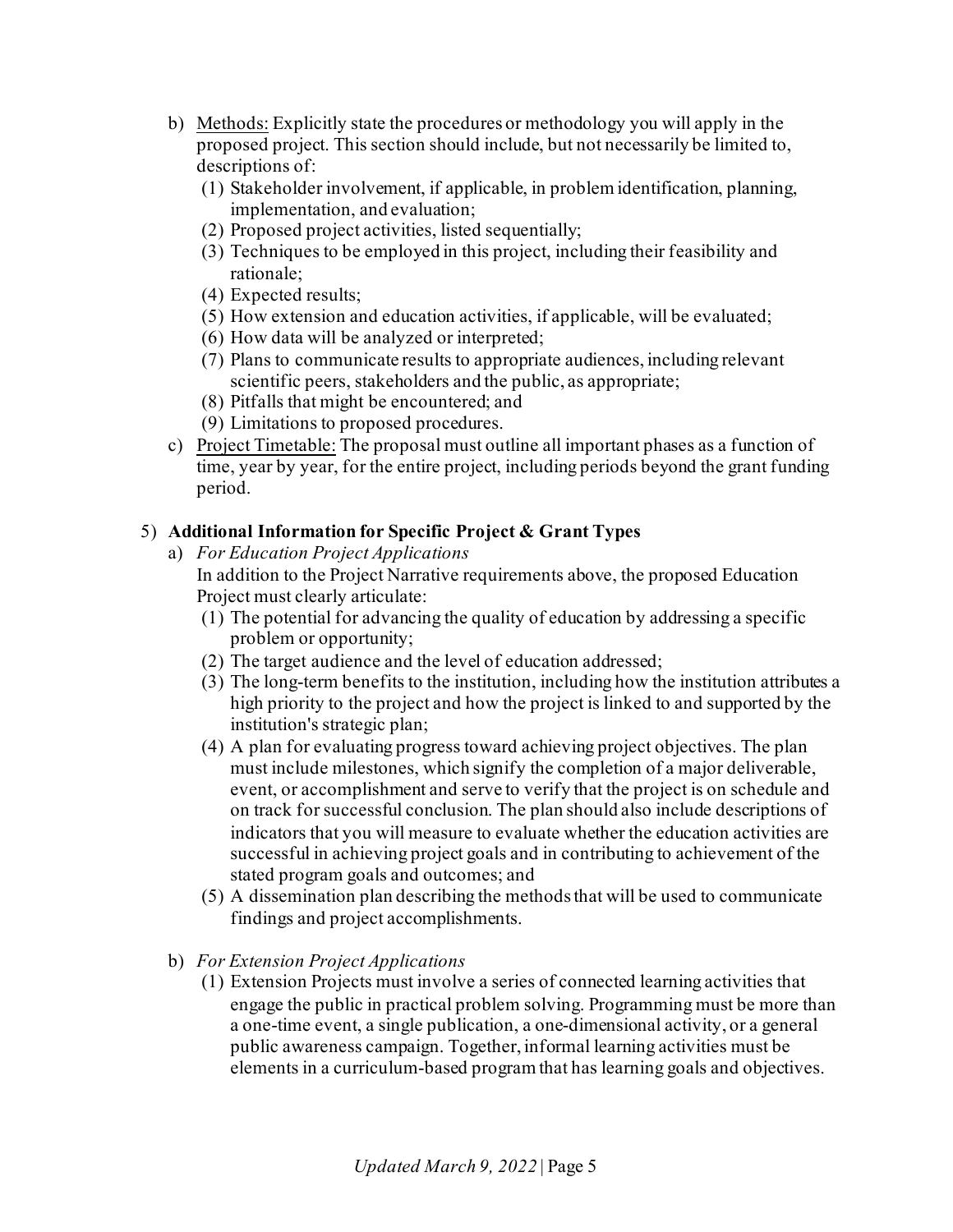- (2) Extension Projects must be connected to both 1) scientific-research based information and 2) science-based teaching techniques and informal education principles.
- (3) In addition to the Project Narrative requirements above, the proposed Extension Project must give emphasis to scholarly principles of engagement and outreach that clearly articulate:
	- (a) The importance of informal education to address a specific local problem or issue;
	- (b) The theoretical basis of informal outreach methods used;
	- (c) Development and/or implementation of a curriculum-based series of connected learning activities (including educational materials) that engage the public in practical problem solving;
	- (d) A plan for evaluating progress toward achieving project objectives. The plan must include milestones, which signify the completion of a major deliverable, event, or accomplishment and serve to verify that the project is on schedule and on track for successful conclusion. The plan must also include descriptions of indicators that you will measure to evaluate whether the extension activities are successful in achieving project goals and in contributing to achievement of the stated program goals and outcomes; and
	- (e) A dissemination plan describing the methods that will be used to communicate findings and project accomplishments.
- (4) AFRI welcomes "community-based" Extension Projects. Community-based programming ranges from a single town to a county, collection of counties, state, or region. Applications with leadership from campus-based faculty specialists that incorporate programming/work of local agents are highly desirable.
- (5) AFRI welcomes (but does not require) Extension Projects that work with the [Extension Foundation](https://extension.org/) for the development and delivery of content for the public and for Extension professionals nationwide through [Connect Extension](https://connect.extension.org/) or a [National Cooperative Extension Project website](https://extension.org/national-cooperative-extension-projects/).
- c) *For Integrated Project Applications*
	- (1) Integrated Project applications must include at least two of the three functions of the agricultural knowledge system (i.e., research, education, and extension). Each function should be represented by one or more objectives within the application. Some Program Area Priorities may require all three functions of the agricultural knowledge system, and applicants should consult the relevant Program Area Description (see Part I  $\S$  C of the RFA) for the specific requirements of the Program Area or ProgramArea Priority to which they are applying.
	- (2) Projects must budget sufficient resources to carry out the proposed set of research, education, and/or extension activities that will lead to the desired outcomes. No more than two-thirds of a project's budget may be focused on a single function.
	- (3) Integrated Projects must include individuals on the project team with significant expertise in each component of the project (research, education, and/or extension).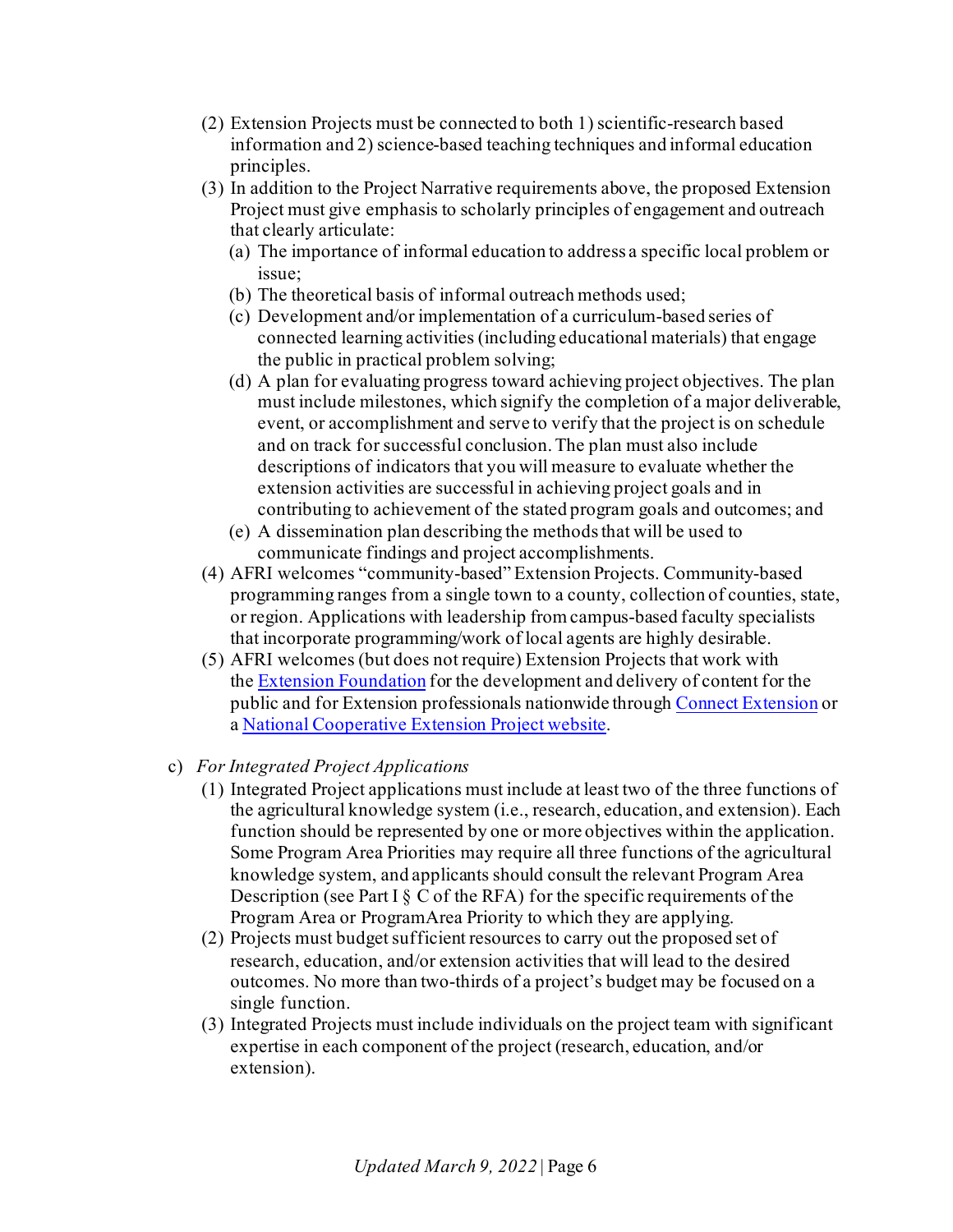- (4) A plan for evaluating progress toward achieving project objectives must be included. The plan must include milestones, which signify the completion of a major deliverable, event, or accomplishment and serve to verify that the project is on schedule and on track for successful conclusion. The plan must also include descriptions of indicators that you will measure to evaluate whether the research, education, and/or extension activities are successful in achieving project goals and in contributing to the achievement of the stated program goals and outcomes.
- (5) In addition to the Project Narrative requirements above, the proposed Integrated Project must clearly articulate:
	- (a) Stakeholder involvement in project development, implementation, and evaluation, where appropriate;
	- (b) Objectives for each function included in the project (note that extension and education activities are expected to differ and to be described in separate project objectives; see enumerated descriptions in Part II § C of the RFA); and
	- (c) A dissemination plan describing the methods that will be used to communicate project accomplishments and findings.
- (6) NIFA encourages (but does not require) Integrated Projects that develop content suitable for delivery through the [Extension Foundation](https://extension.org/).
- (7) AFRI encourages (but does not require) Integrated Projects that are suitable for 4-H audiences and stakeholder groups while meeting identified program priorities. Opportunities for engaging 4-H in AFRI proposals should align with the 4-H Mission Mandates of Science, Engineering and Technology; Healthy Living; and Citizenship. See guiding principles a[t 4-H website](https://4-h.org/) or contact your university Cooperative Extension headquarters and/or State 4-H Program Office.

### d) *For Conference Grant Applications*

In addition to the Project Narrative requirements above, substitute the following in the Approach section:

- (1) A justification for the meeting;
- (2) Recent meetings on the same subject with dates and locations;
- (3) Names and organizational affiliations of the chair and other members of the organizing committee;
- (4) A proposed program (or agenda) for the conference, including a listing of scheduled participants and their institutional affiliations; and
- (5) The method of announcement or invitation that will be used.
- e) *For Sabbatical Grant Applications*

In addition to the Project Narrative requirements above, substitute the following in the Approach section:

- (1) A general description of the research, education, and/or extension interests and goals of the applicant in order to provide perspective for the application;
- (2) A description of the project to be pursued while on sabbatical leave;
- (3) A statement of how the sabbatical leave will enhance the capabilities of the applicant; and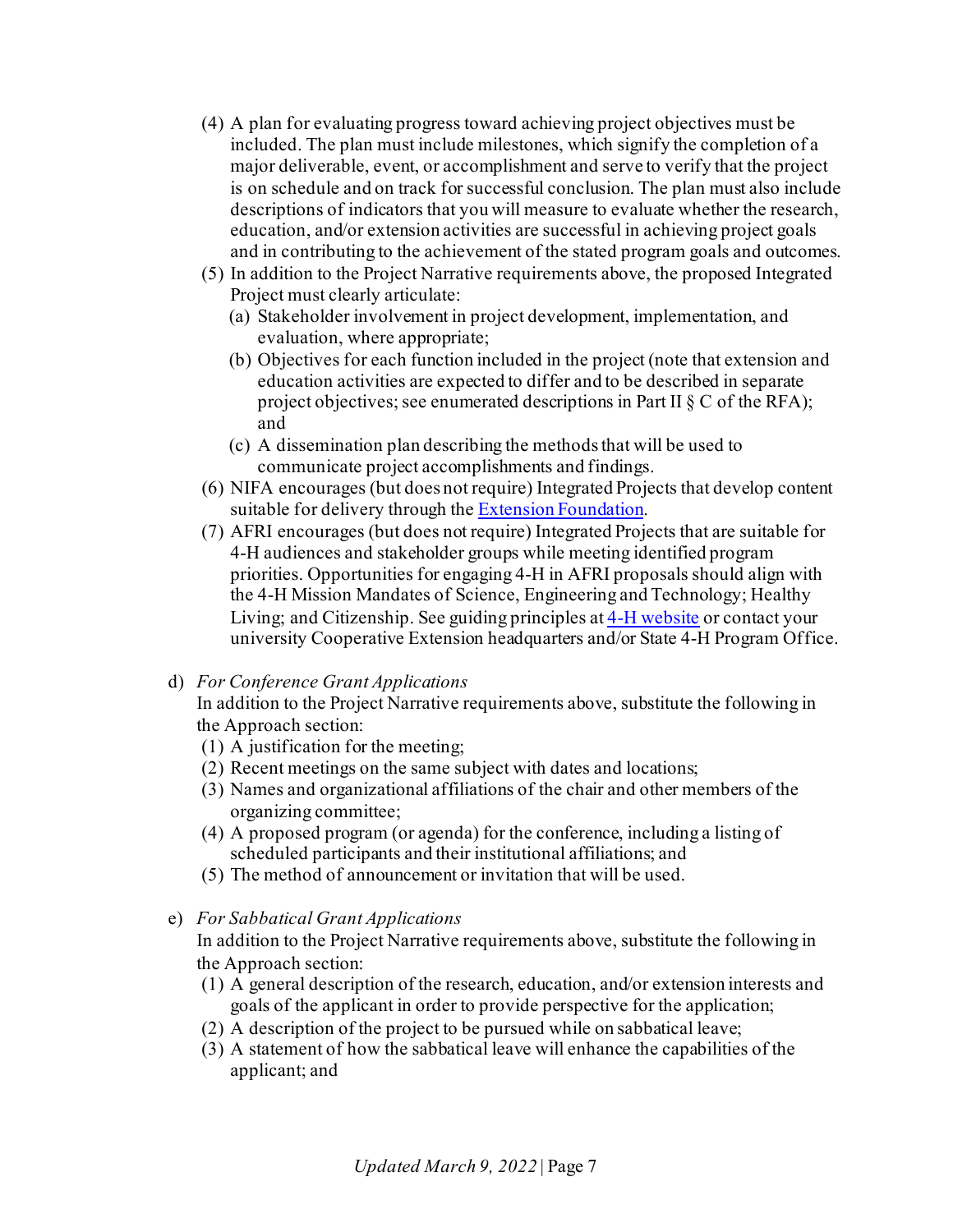- (4) A statement of future research goals and objectives once the sabbatical is complete and how the sabbatical will enable the applicant to pursue these goals.
- f) *For Equipment Grant Applications*

In addition to the Project Narrative requirements above, include a general description of the project(s) for which the equipment will be used, how the equipment will fit into or enhance the research, education, and/or extension program, and how the equipment will allow the applicant to become competitive for future funding or move into new research areas. Also include a description of other similar or complementary equipment available to the PD at the institution and why the requested equipment is necessary.

### g) *For All Seed Grant Applications*

Include all of the components detailed in the Project Narrative section above and present enough detail to allow adequate evaluation. In order to be competitive, longterm goals and a statement describing how this Seed Grant will allow the applicant to become competitive for future funding must be included.

### <span id="page-7-0"></span>6) **Center of Excellence**

Only standard grant and CAP grant applications may be considered for Center of Excellence (COE) designation.

In addition to meeting the other requirements detailed in Part IV  $\S$  C of the Request for Application (RFA), eligible applicants who wish to be considered as Centers of Excellence must provide a brief justification statement at the end of their Project Narratives and within the page limits provided for Project Narratives, describing how they meet the standards of a center of excellence, based on the following criteria:

- (A) The ability of the center of excellence to ensure coordination and cost effectiveness by reducing unnecessarily duplicative efforts regarding research, teaching, and extension in the implementation of the proposed research and/or extension activity outlined in this application;
- (B) In addition to any applicable matching requirements, the ability of the center of excellence to leverage available resources by using public-private partnerships among agricultural industry groups, institutions of higher education, and the Federal Government in the implementation of the proposed research and/or extension activity outlined in this application. Resources leveraged should be commensurate with the size of the award;
- (C) The planned scope and capability of the center of excellence to implement teaching initiatives to increase awareness and effectively disseminate solutions to target audiences through extension activities in the implementation of the proposed research and/or extension activity outlined in this application; and
- (D) The ability or capacity of the center of excellence to increase the economic returns to rural communities by identifying, attracting, and directing funds to high-priority agricultural issues in support of and as a result of the implementation of the proposed research and/or extension activity outlined in this application.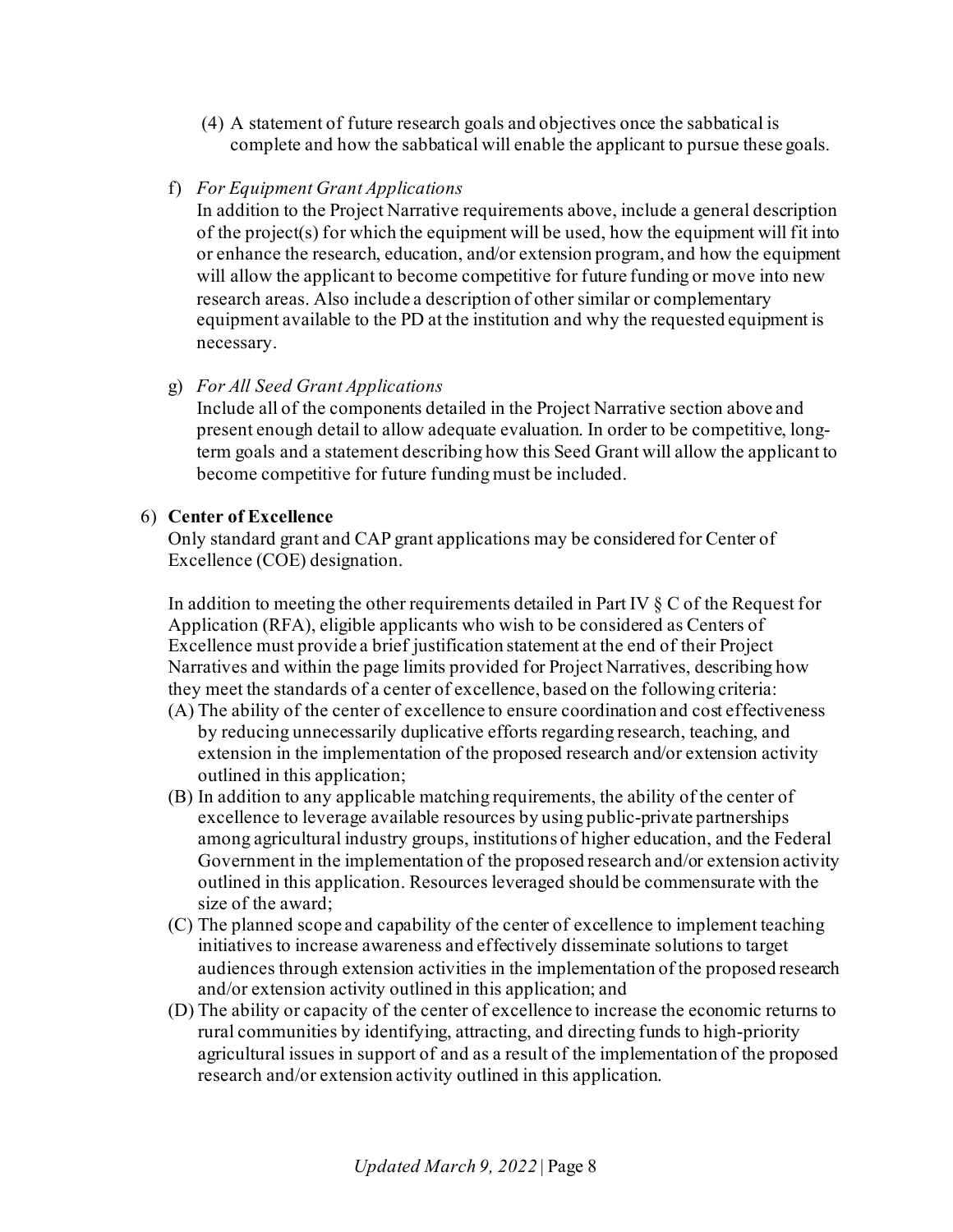Additionally, where practicable (not required), center of excellence applicants should describe proposed efforts to improve teaching capacity and infrastructure at colleges and universities (including land-grant colleges and universities, cooperating forestry schools, certified Non-Land Grant Colleges of Agriculture (NLGCA) (list of certified NLGCA is available a[t NIFA website,](https://nifa.usda.gov/resource/nlgca-list) and schools of veterinary medicine).

### <span id="page-8-0"></span>**c. Field 9. Bibliography & References Cited**

*No Page Limit.* Title the attachment as 'Bibliography & References Cited' in the document header and save file as 'BibliographyReferencesCited'.

All work cited in the text should be referenced in this section of the application. All references must be complete; include titles and all co-authors; conform to an acceptable journal format; and be listed in alphabetical order using the last name of the first author or listed by number in the order of citation.

#### <span id="page-8-1"></span>**d. Field 10. Facilities & Other Resources**

*No Page Limit.* Title the attachment as 'Facilities & Other Resources' in the document header and save file as 'FacilitiesOtherResources'.

#### <span id="page-8-2"></span>**e. Field 11. Equipment**

*No Page Limit.* Title the attachment as 'Equipment' in the document header and save file as 'Equipment'.

Describe available equipment. Items of nonexpendable equipment necessary to conduct and successfully complete the proposed project should be listed in Field C. of the R&R Budget and described in the Budget Justification (se[e Part IV § C6\(d\)](#page-14-1) below).

### <span id="page-8-3"></span>**f. Field 12. Other Attachments**

The following instructions are in addition to those noted in Part V, 4.12 of the NIFA Grants.gov Application Guide.

### <span id="page-8-4"></span>1) **Key Personnel Roles**

*2-Page Limit.* Title the attachment as 'Key Personnel' and save file as 'KeyPersonnel'.

Additional information for specific application types:

- a) *For Integrated Grant Applications* must include an estimate of the percent of time devoted to research, education, and/or extension activities for key personnel.
- <span id="page-8-5"></span>2) **Logic Model**

*2-Page Limit.* **Required for allIntegrated Project applications; encouraged for Research, Education, or Extension Project applications.** Title the attachment as 'Logic Model' and save file as 'LogicModel'.

Include the elements of a logic model detailing the activities, outputs, and outcomes of the proposed project. The logic model planning process is a tool that should be used to develop your project before writing your application. This information may be provided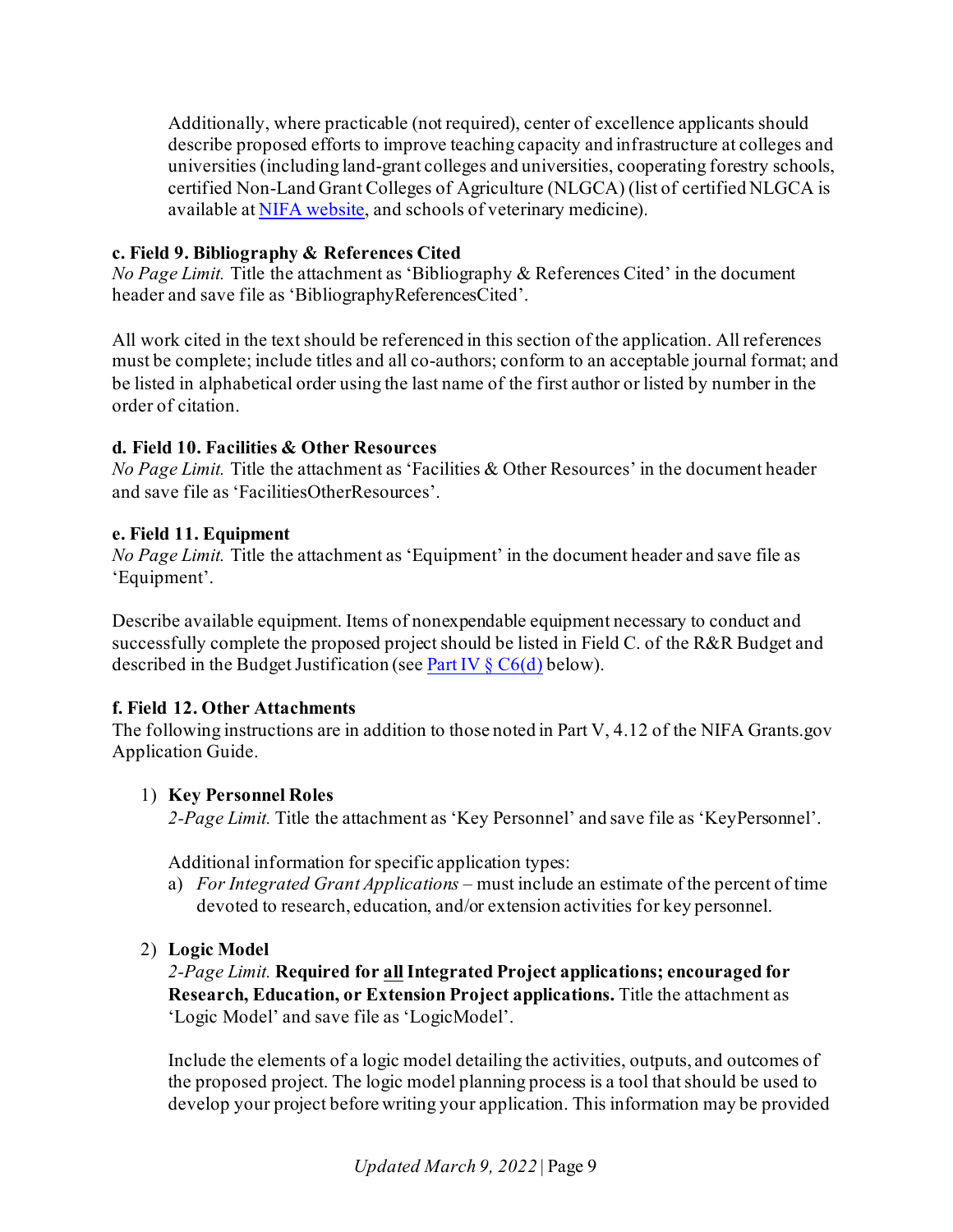as a narrative or formatted into a logic model chart. For more information and resources, see [Integrated Programs' Logic Model Planning Process](https://nifa.usda.gov/resource/integrated-programs-logic-model-planning-process) at NIFA website.

#### <span id="page-9-0"></span>3) **Management Plan**

*3-Page Limit.* **Required for allIntegrated Project applications; encouraged for Research, Education, or Extension Project applications.** Title the attachment as 'Management Plan' and save file as 'ManagementPlan'.

The plan is to be clearly articulated and include an organizational chart, administrative timeline, and a description of how the project will be governed, as well as a strategy to enhance coordination, collaboration, communication, and data sharing and reporting among members of the project team and stakeholder groups. The plan must also address how the project will be sustained beyond termination of an award.

The management plan must also include an advisory group of principal stakeholders, partners, and professionals to assess and evaluate the quality, expected measurable outcomes, and potential impacts for the proposed research, education and/or extension. Please include rationale for their role, and how they will function effectively to support the goals and objectives of the project. The plan must demonstrate how partners and stakeholders contribute to project assessment on an annual basis.

#### <span id="page-9-1"></span>4) **Data Management Plan (DMP)**

*2-Page Limit.* **Required for all applications.** Title the attachment as 'Data Management Plan' and save file as 'DataManagementPlan'**.**

A Data Management Plan (DMP) is to clearly articulate how the project director (PD) and co-PDs plan to manage and disseminate the data generated by the project. The DMP will be considered during the merit review process (see Part V § B of the RFA). **See Part III, 3.1 of the NIFA Grants.gov Application Guide for NIFA attachment specifications.**

For the guidelines on preparation and inclusion of a DMP in your application, se[e Data](https://nifa.usda.gov/resource/data-management-plan-nifa-funded-research-projects)  [Management Plan for NIFA-Funded Research, Education and Extension Projects](https://nifa.usda.gov/resource/data-management-plan-nifa-funded-research-projects) at NIFA website. Also included on the web page are FAQs and information about accessing examples of DMPs. In addition, general guidelines for Data Management Planning for USDA agencies are available at th[e National Agricultural Library website](https://www.nal.usda.gov/ks/guidelines-data-management-planning).

### <span id="page-9-2"></span>5) **Documentation of Collaboration**

*No Page Limit.* Title the attachment as 'Documentation of Collaboration' in the document header and save file as 'Collaboration'.

Evidence, e.g., letter(s) of support, must be provided that the collaborators involved have agreed to render services, including letters of commitment for subcontracts. The applicant also will be required to provide additional information on consultants and collaborators in the budget portion of the application.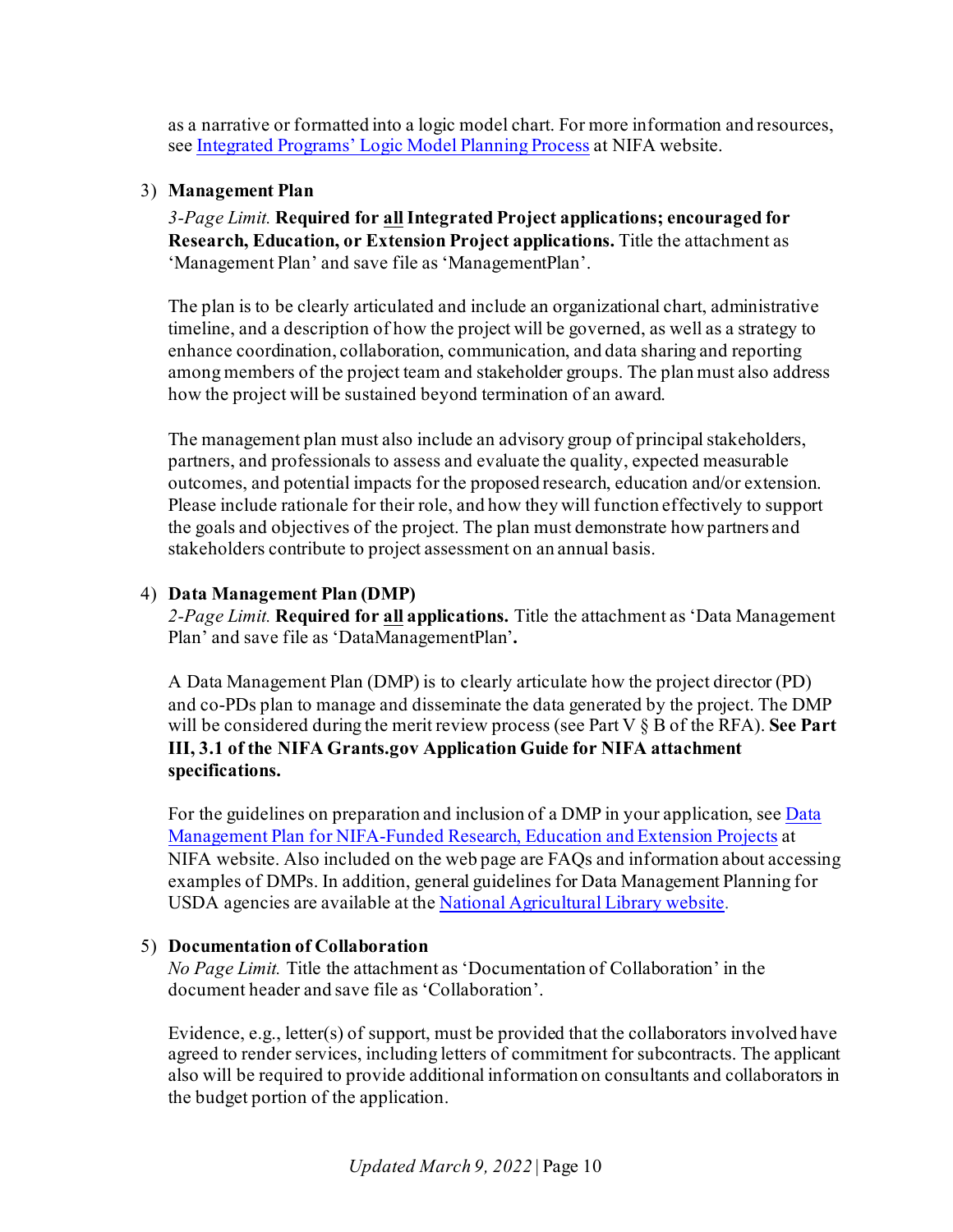Additional information for specific application types:

- a) *For Sabbatical Grant Applications* Provide documentation that arrangements have been made with an established investigator(s) to serve as host, including:
	- (1) A letter from the home institution detailing the particular arrangements at the home institution with respect to salary and date and duration of sabbatical;
	- (2) A letter from the scientific host(s) indicating willingness to serve in this capacity and a description of the host's contribution to the proposed activities both scientifically and with regard to use of facilities and equipment; and
	- (3) A statement signed by the Department Head or equivalent official at the host institution indicating a commitment to provide research space and facilities for the period of the applicant's presence.
- b) *For Equipment Grant Applications* The application must contain a letter(s) from the organization(s) committed to providing the non-Federal matching funds. Provide evidence of institutional commitment for operation and maintenance of requested equipment. Arrangements for sharing equipment among faculty are encouraged. However, it must be evident that the PD is a principal user of the requested equipment.

### <span id="page-10-0"></span>6) **Preprints**

*Limited to 2 preprints.* Title the attachment as 'Preprints' in the document header and save file as 'Preprints'.

Preprints related to the Project Narrative are allowed if they are directly germane to the proposed project. Information may not be appended to an application to circumvent page limitations prescribed for the Project Narrative. Extraneous materials will not be used during the peer review process. Only manuscripts in press for a peer- reviewed journal will be accepted and must be accompanied by letters of acceptance from the publishing journals. Preprints attached in support of the application must be single-spaced. Each preprint must be identified with the name of the submitting organization, the name(s) of the PD(s), and the title of the application.

### <span id="page-10-1"></span>7) **Minority-Serving Institution Documentation**

Title the attachment as 'Minorityinfo' in the document header and save file as 'Minorityinfo'.

- a) Letter identifying percentage of applicable minority students.
- b) Request for Determination of Status– see Part III § B of the RFA.
- <span id="page-10-2"></span>8) **Representations Regarding Felony Conviction and Tax Delinquent Status for Corporate Applicants**

This is required for corporate applicants. See Part VI, 2 of the NIFA Grants.gov Application Guide for a description of the term, "corporation."

### <span id="page-10-3"></span>**4. R&R Senior/Key Person Profile (Expanded)**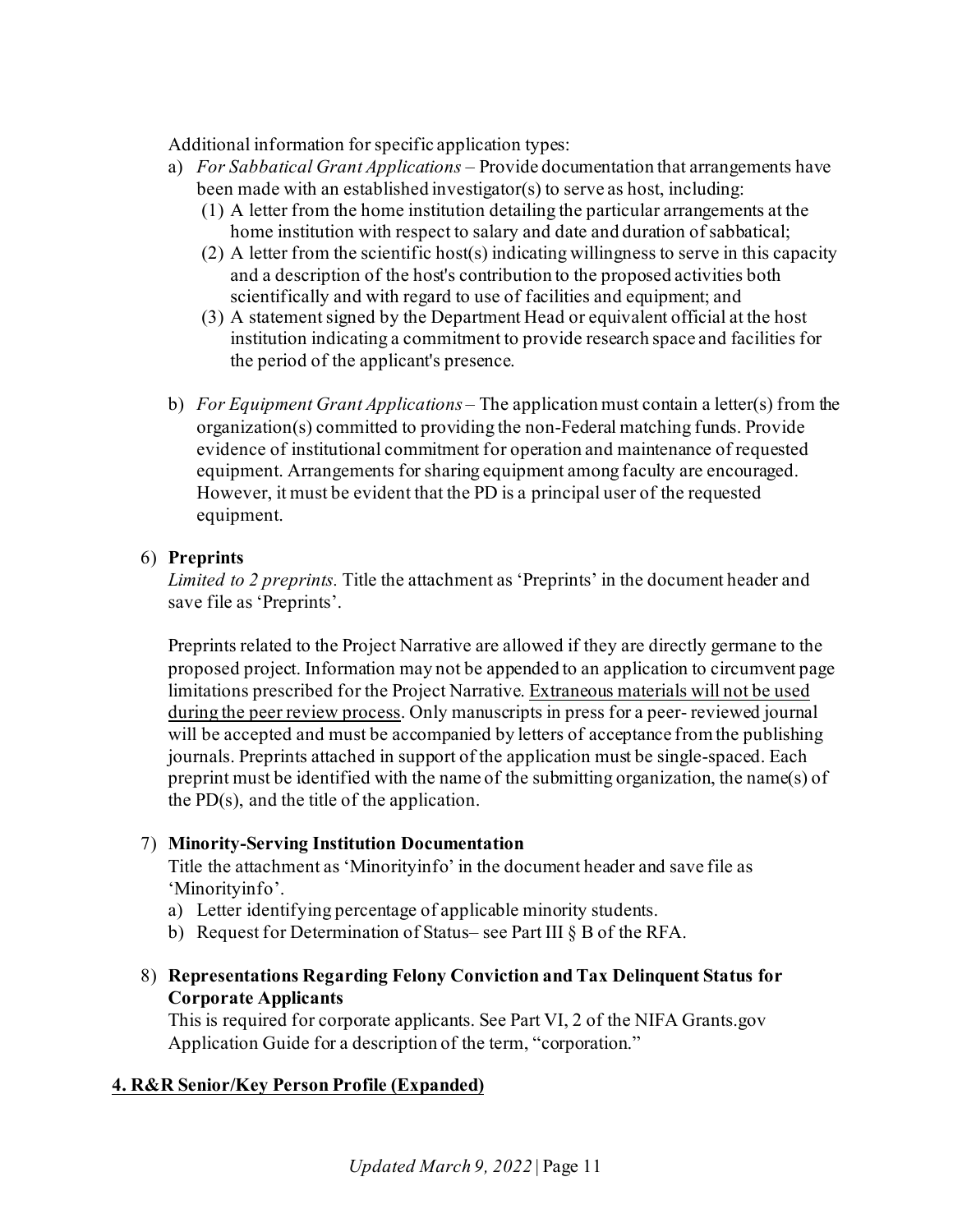Detailed information related to the questions on this form is available in Part V, 5 of the NIFA Grants.gov Application Guide. This section of the guide includes instructions about the people who require senior/key person profile, and details about the biographical sketch and the current and pending support, including a link to the suggested template for the current and pending support.

A Senior/Key Person Profile must be completed for the PD and each co-PD, senior associate, and other professional personnel, including collaborators playing an active role in the project. Collaborators only providing services or materials should not be listed in the R&R Senior/Key Person Profile. Evidence (letters of support) for this type of collaboration should be provided in the Documentation of Collaboration (see Part IV  $\S$  C3(f5)).

# <span id="page-11-0"></span>**a. Project Role Field**

Complete appropriately.

Additional information for specific application types:

- 1) *For Sabbatical Grant Applications* Select "PD/PI" for the Sabbatical Grant applicant. Select "Other" for the corresponding scientific host(s) and any other personnel whose qualifications merit consideration in the evaluation of the application.
- 2) *For Equipment Grant Applications* Select "PD/PI" for the Equipment Grant applicant. Select "Faculty" for the other major users of the equipment.

# <span id="page-11-1"></span>**b. Other Project Role Category Field**

Complete appropriately, if applicable.

# <span id="page-11-2"></span>**c. Attach Biographical Sketch Field**

*2-Page Limit (excluding publications listings) per PD, co-PD, senior associate, and other professional personnel.* Title the attachment as 'Biographical Sketch' in the document header and save file as 'BiographicalSketch' followed by the last name of the PD or co-PD such that each biographical sketch file in the application has a distinct file name.

A biographical sketch (vitae) of the PD and each co-PD, senior associate, and other professional personnel must be included. In addition, include:

- 1) Author identifier (ORCID[, https://orcid.org\)](https://orcid.org/) of the researcher if available.
- 2) Digital Object Identifier  $(D\overline{OI})$  of all publications where possible.

If applicable, the application must include a list of data publications or published data products relevant to the proposed project, following recommended data citation format.

The Conflict of Interest list must not be included in the biographical sketch, but it must be provided as a separate document (see Part IV  $\S C7(b)$ ) for more information).

Additional information for specific application types:

1) *For Sabbatical Grant Applications –* A Biographical Sketch must be submitted for the Sabbatical Grant applicant, the scientific host(s), and any other personnel whose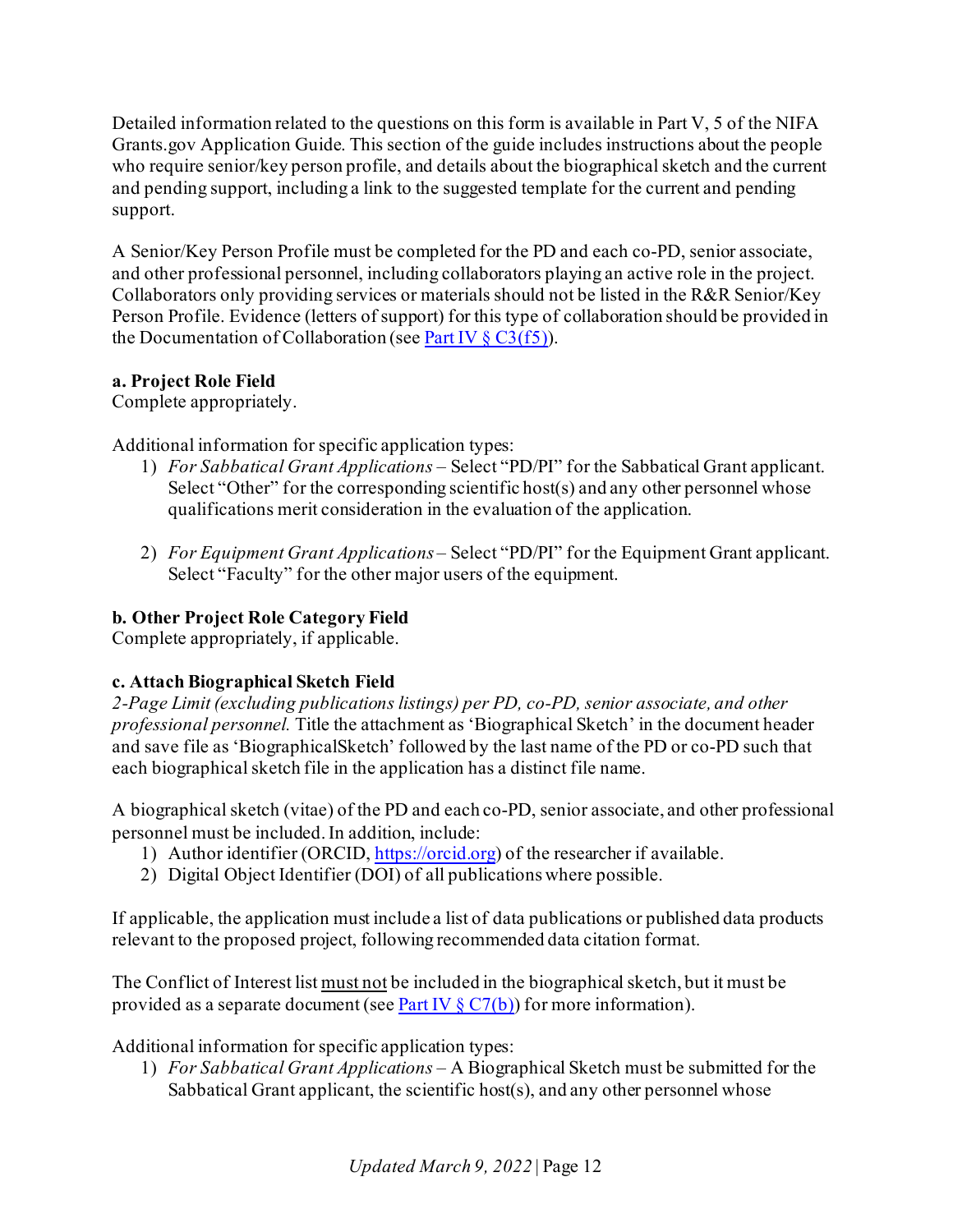qualifications merit consideration in the evaluation of the application.

2) *For Equipment Grant Applications* – A Biographical Sketch for both the Equipment Grant applicant and other major users of the equipment must be submitted.

# <span id="page-12-0"></span>**d. Attach Current and Pending Support Field**

*No Page Limit.* Title the attachment as 'Current and Pending Support' in the document header and save file as 'CurrentPendingSupport'.

The suggested template for Current and Pending Support is located on the NIFA Application [Support Templates page](https://nifa.usda.gov/resource/application-support-templates) ("Current & Pending Support" in the attachments list).

Current and Pending Support information is only required for personnel with PD or co-PD indicated as their Project Role on the R&R Senior/Key Person Profile. All applications must contain a list of all Current and Pending Support detailing public or private support (including inhouse support) to which personnel identified in the application have committed portions of their time, if the salary support for person(s) involved is included in the budget. Please note that the project being proposed must be included in the pending section of the form. Total project listed for each PD must be indicated as percent effort and not exceeds 100% for concurrent (Current and Pending) projects.

The AFRI program will not fund an application that duplicates or overlaps substantially with other NIFA (including non-competitive funds such as Special Grants or Hatch formula funds) or other Federal funding. As an addendum to the Current and Pending Support, provide a brief summary for any completed, current, or pending projects that appear similar to the current application, especially previous National Research Initiative (NRI) or AFRI awards.

Additional information for specific application types:

- 1) *For Sabbatical Grant Applications* Current and Pending Support for both the Sabbatical Grant applicant and the scientific host(s) (as documentation of on-going work in the host's laboratory) must be completed.
- 2) *For Equipment Grant Applications*  Current and Pending Support for both the Equipment Grant applicant and other major users of the equipment must be completed. If the applicant has significant funding from other sources, a justification must be provided in the Project Narrative for how this equipment will strengthen the applicant's research program or institution.

# <span id="page-12-1"></span>**5. R&R Personal Data**

As noted in Part V, 6 of the NIFA Grants.gov Application Guide, the submission of this information is voluntary and is not a precondition of award. Part V, 6 also notes the importance and use of the information.

# <span id="page-12-2"></span>**6. R&R Budget**

Detailed information related to the questions on this form is available in Part V, 7 of the NIFA Grants.gov Application Guide.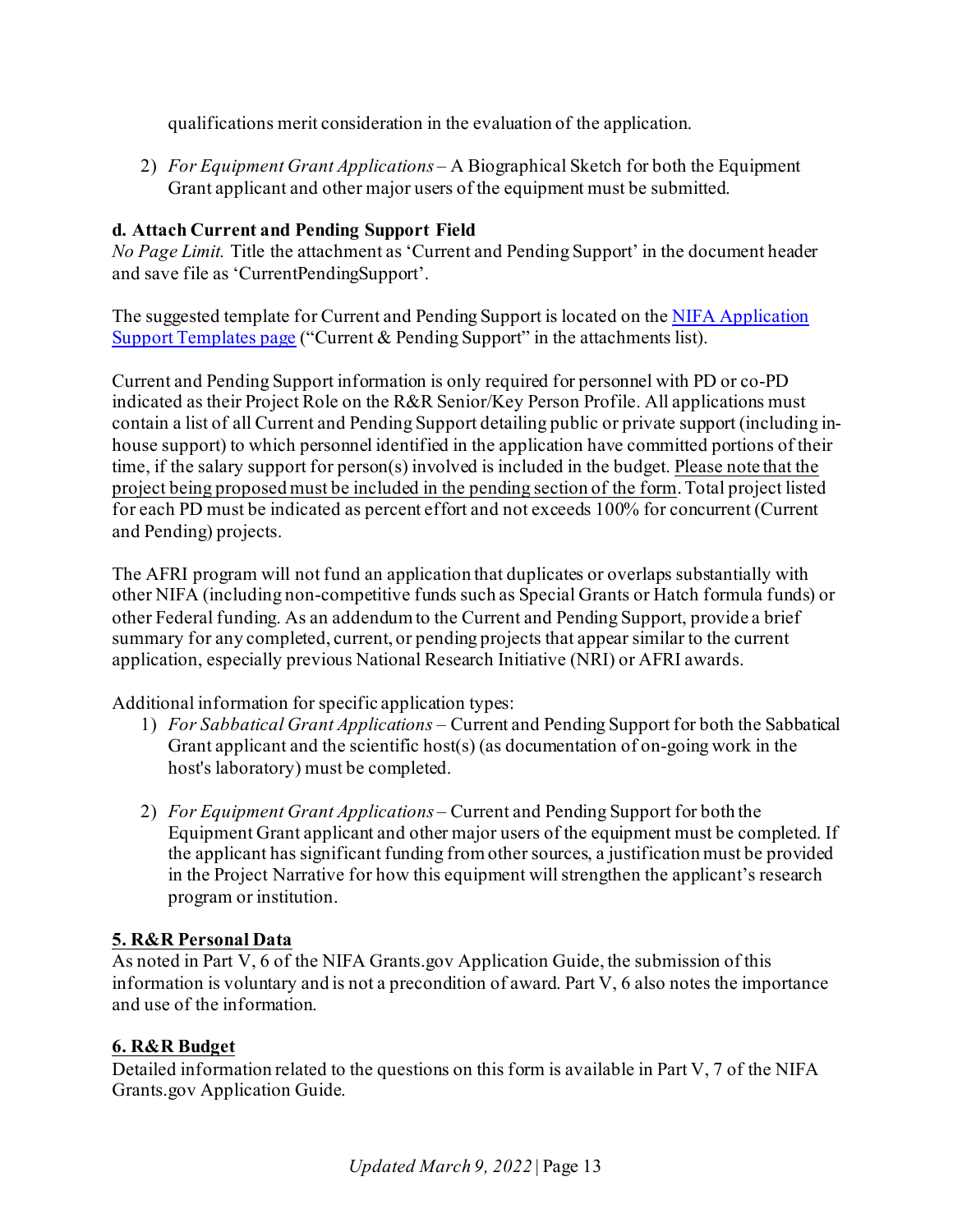### <span id="page-13-0"></span>**a. Matching Funds**

If a funded project is commodity-specific and not of national scope, the grant recipients required to match the NIFA funds awarded on a dollar-for-dollar basis from non-federal sources with cash and/or in-kind contributions.

**If you conclude that matching funds are not required as specified under Part III § C of the RFA, Cost Sharing or Matching,** you must include an explanation for your conclusion in the Budget Justification. We will consider this justification when determining final matching requirements or if required matching can be waived. NIFA retains the right to make final determinations regarding matching requirements.

For grants that require matching funds as specified under Part III § C of the RFA, the Budget Justification must list matching sources along with the identification of the entity(ies) providing the match as well as the total dollar amount being pledged. NIFA is no longer requiring written verification of commitments of matching support (a pledge agreement). However, you are still subject to documentation, valuing and reporting requirements, etc. as specified in 2 CFR Part 200, "Uniform Administrative Requirements, Cost Principles, and Audit Requirements for Federal Awards (the Uniform Guidance)," 7 CFR 3430, "Competitive and Noncompetitive Non-Formula Federal Assistance Programs – General Award Administrative Provisions," and program-specific regulations, as applicable. In instances where match is required, any resulting award will require the signature of an Authorized Representative. Only when NIFA receives the award signed by the AR will award funds be released and available for drawdown.

You must establish the value of applicant contributions in accordance with applicable cost principles. Refer to Refer to 2 CFR Part 200, "Uniform Administrative Requirements, Cost Principles, and Audit Requirements for Federal Awards", for further guidance and other requirements relating to matching and allowable costs.

#### <span id="page-13-1"></span>**b. Budget Periods**

Applications must contain a budget for each budget period for the entire duration of the proposed project. Annual and cumulative budgets are required.

If the program organizes an annual investigator meeting, beginning in the first year of funding the Project Director will be required to attend the meetings for the duration of the award (excluding Conference, Sabbatical, and Equipment Grant applications). Project Directors for all Seed Grant applications are required to attend the meetings beginning in the second year of funding. Reasonable travel expenses should be included as part of the project budget. If a program does not have an annual investigator meeting, Project Directors will be allowed to use the allocated budget for other allowable expenses with program's approval.

Additional information for specific application types:

1) *For Integrated Project Applications –* Projects must budget sufficient resources to carry out the proposed set of research, education, and/or extension activities that will lead to the desired outcomes. No more than two-thirds of a project's budget may be focused on a single component. Projects that include partnering with the Extension Foundation must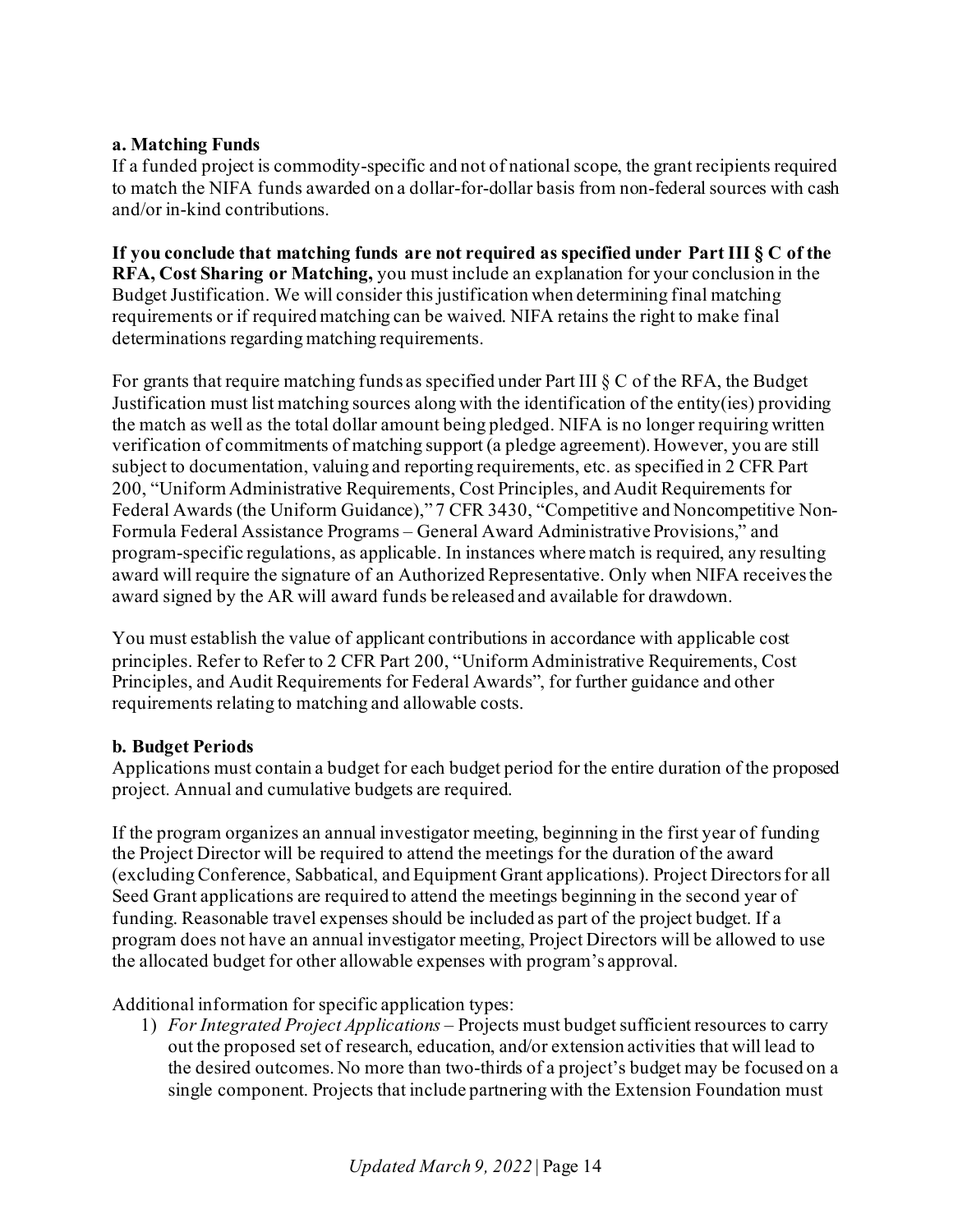include financial support for the Community of Practice core functions as well as projectspecific activities.

- 2) *For Conference Grant Applications –* The budget for the conference may include an appropriate amount for transportation and subsistence costs for participants and for other conference-related costs. Conference awards are not expected to exceed \$50,000 and are not renewable. Indirect costs are not permitted on Conference Grant awards. Include an itemized breakdown of all support requested from the AFRI in the Budget Justification (Field K. of the R&R Budget).
- 3) *For Sabbatical Grant Applications –* Limit to one year's salary and funds for travel and supplies.
- 4) *For Equipment Grant Applications*  Each request shall be limited to one major piece of equipment within the cost range of \$10,000-\$250,000. Equipment grants are not renewable. The amount of Federal funding requested shall not exceed 50 percent of the cost or \$50,000, whichever is less. Unless waived, it is the responsibility of the PD to secure the required matching funds with non-Federal funds (see Part III § C of the RFA for more information). No installation, maintenance, warranty, or insurance expenses may be paid from these awards, nor may these costs be part of the matching funds. Indirect costs are not permitted on Equipment Grant awards.
- 5) *For All Seed Grant Applications*  These awards will be limited to a total of \$300,000 (including indirect costs) for two years and are not renewable. An individual applicant may submit only one Seed Grant as PD during the current fiscal year. New Investigators may receive only one New Investigator Seed Grant as Project Director during their career.

# <span id="page-14-0"></span>**c. Field H. Indirect Costs**

See Part V, 7.9 of the NIFA Grants.gov Application Guide for details. NIFA is prohibited from paying indirect costs exceeding 30 percent of the total Federal funds provided under each award. This limitation is equivalent to 42.857 percent of the total direct costs of an award. See Part IV § D of the RFA for additional information.

# <span id="page-14-1"></span>**d. Field K. Budget Justification**

*No Page Limit.* Title the attachment as 'Budget Justification' in the document header and save file as 'BudgetJustification'.

All cumulative budget categories, with the exception of Indirect Costs, for which support is requested must be individually listed (with costs) in the same order as the cumulative budget. NOTE: For continuation awards, all budget categories for year one must also be fully justified. If consulting, collaborative, or subcontractual arrangements are included in the application, these arrangements should be fully explained and justified. The rate of pay for any consultant must be included, if known at the time of application. Please include a cost breakdown for the consultant, including the number of days in service, travel, and per diem, as well as the rate of pay. Letters of consent or collaboration and other evidence should be provided in the Documentation of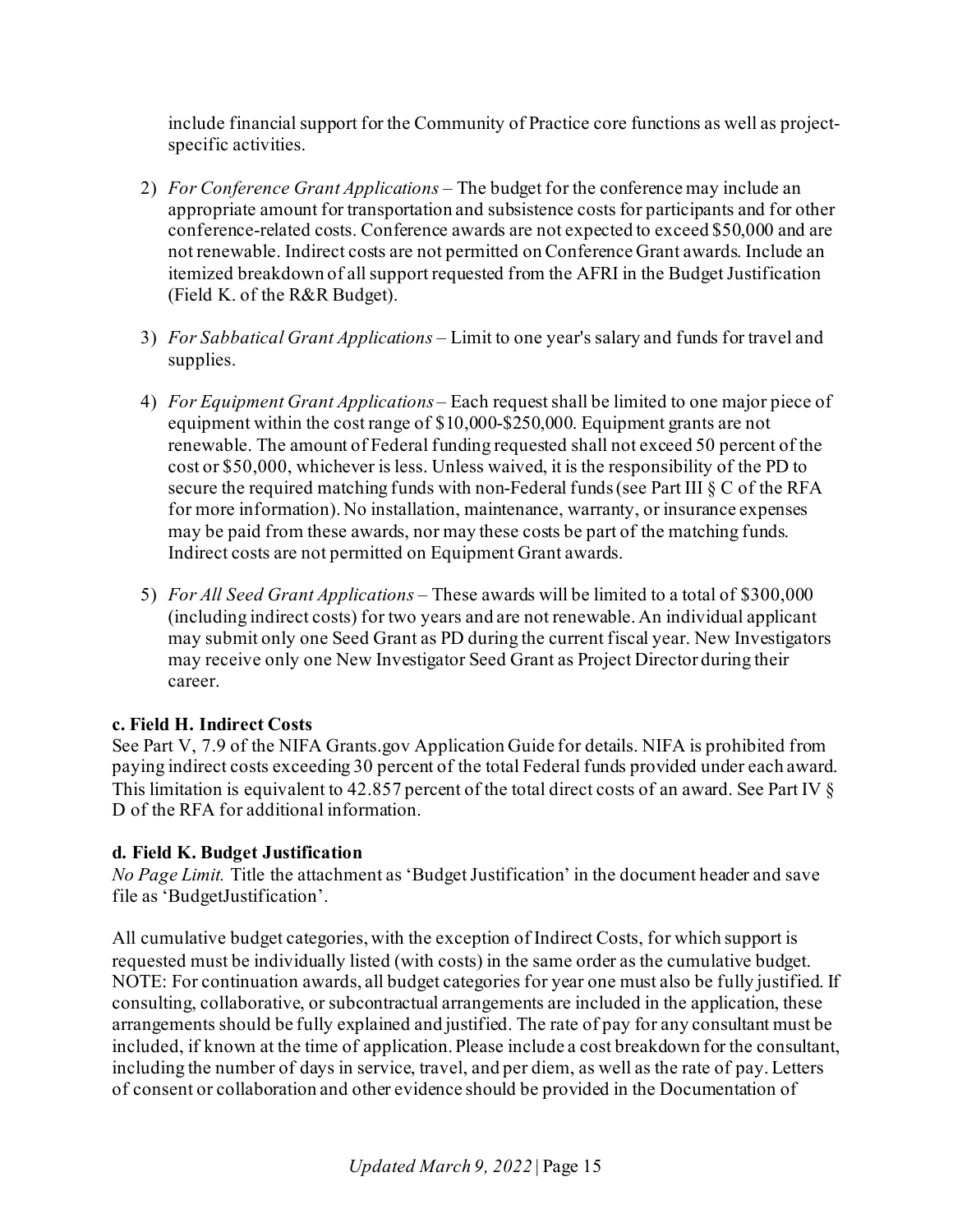Collaboration (see Part IV  $\S C3(f5)$ ) to show that collaborators have agreed to participate. A proposed statement of work, biographical sketch, and a budget for each arrangement involving the transfer of substantive programmatic work or the provision of financial assistance to a third party must be supplied. In multi-institutional applications, a budget and budget narrative must be included for each institution involved. The lead institution and each participating institution must be identified.

Additional information for specific application types:

- 1) *For Integrated Project Applications* Each function should be represented by one or more objectives within the application. Projects must budget sufficient resources to carry out the proposed set of research, education, and/or extension activities that will lead to the desired outcomes. No more than two-thirds of a project's budget may be focused on a single component.
- 2) *For Equipment Grant Applications*  The Budget Justification should describe the instrument requested including the manufacturer and model number, if known; provide a detailed budget breakdown of the equipment and accessories required; and indicate the amount of funding requested from NIFA for each component of equipment requested. A letter signed by the institution's AR stating that the necessary non-Federal matching funds will be made available from an institutional or other source is required. An institution that believes it is eligible for the waiver of the matching funds should include a letter stating and documenting the eligibility that is signed by the institution's AR (see Table 2 following Appendix IV of the RFA for eligibility). A justification must be given for how this equipment will strengthen the applicant's research program or institution.

# <span id="page-15-0"></span>**e. Subcontract Arrangements.**

If it will be necessary to enter into a formal subcontract agreement with another institution, then refer to the following items.

- 1) Letters of commitment (including proposed amount of subaward) and statement of work are required to be included in the application for each subaward. Letters of commitment are to be included in [Field 12, Other Attachments of the R&R Other Project Information](#page-9-2).
- 2) If the cumulative amount for subawards exceeds 50 percent of the total Federal funds requested or in instances where the proposed subaward is to a Federal agency, then the applicant must provide budgetary detail (i.e., budget and budget justification) for each subaward. If this is the case then refer to Part V, 8. of the NIFA Grants.gov Application Guide for instructions on how to include this information as part of the application.

# <span id="page-15-1"></span>**f. Matching for Equipment Grants**

Equipment Grants requiring matching funds, as specified in Part III  $\S\ C$  of the RFA, must include a letter in the budget justification signed by the institution's AR stating that the necessary non-Federal matching funds will be made available from the institution or other source. The amount of Federal funds provided may not exceed 50 percent of the cost of the equipment acquired using funds from the grant, or \$50,000, whichever is less. Grantees are required to match 100% of federal funds awarded from non-Federal sources. If the institution believes it is eligible for the waiver for matching funds (see Part III § C of the RFA for waiver eligibility), the budget justification must include a letter signed by the institution's AR stating this information.